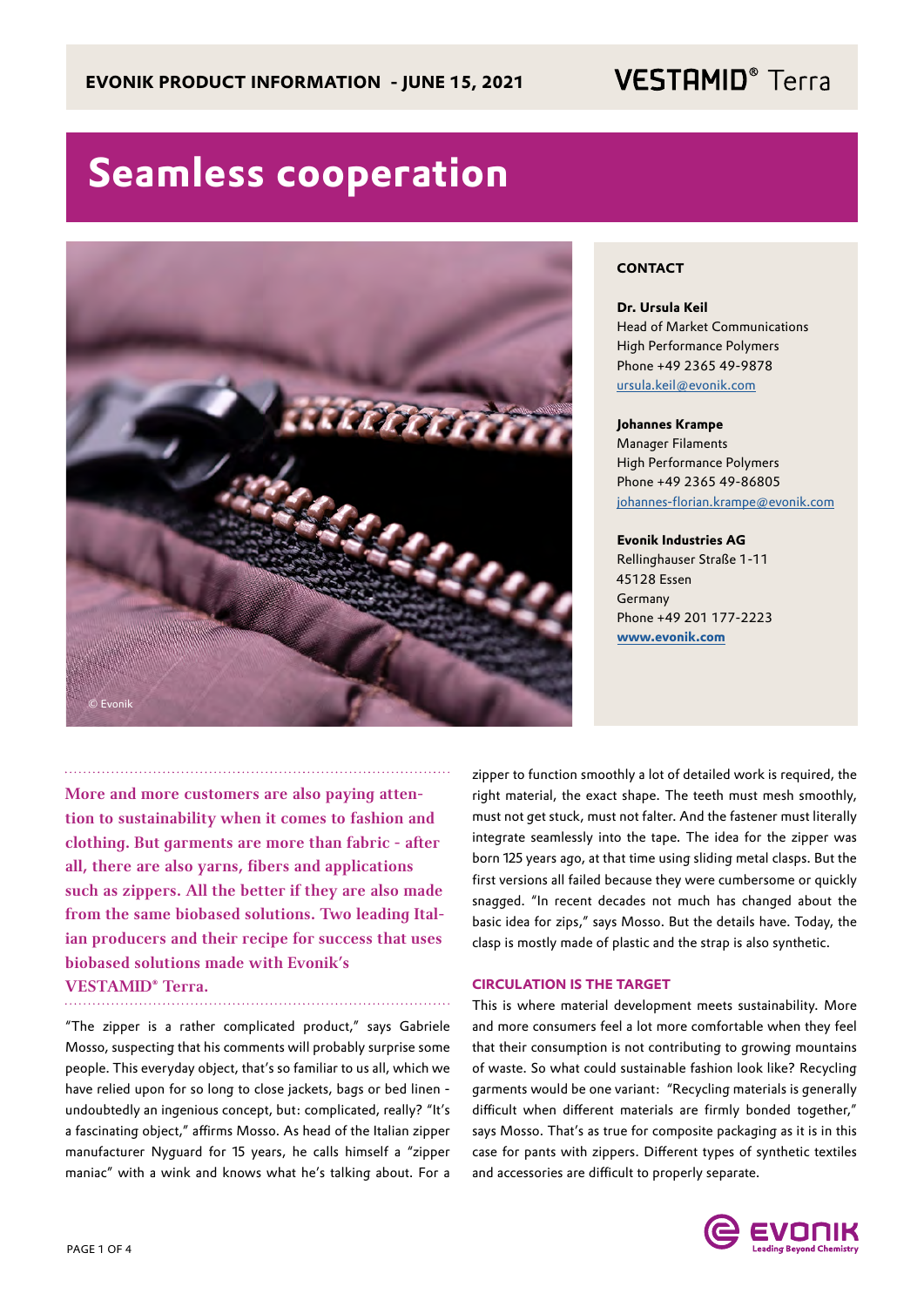## **EVONIK PRODUCT INFORMATION - JUNE 15, 2021**

## **VESTAMID®** Terra



The same applies for certificates of origin for these various individual parts. The apparel industry is well-known for sourcing numerous components from completely different countries and production locations - from yarn, to buttons and zippers. "The latest challenge in textile is to achieve a complete traceability and circularity in value-chain. A process in which all the synthetic textiles and accessories could be recycled together" says Alan Garosi, Head of Marketing at Fulgar, the likewise Italian manufacturer from which Nyguard obtains the yarn for its zipper tapes. Aware about that, Mosso adds: "Why not make the zipper out of the same material as the tape it's attached to? From plastic, sure, but why not from a more sustainable, biobased plastic. And even better: from a material that would also be suitable for use to make the complete garment?" This would at least bring us a decisive step closer to the possibility of recycling clothing. Even if there is still a long way to go before this vision is realized, because some details of clothing recycling still have to be invented - the prerequisites on the part of the manufacturers would be created.

## **CREATE A TARGETED NICHE**

After some market research, Gabriele Mosso found what he was looking for at Evonik. The specialty chemical company's VESTAMID® Terra is a polyamide made entirely from biobased material, castor oil to be precise. This is a raw material that is inedible for many animals so is not used as a food source, or as animal feed. Additionally, since the plant known as the 'miracle tree', tolerates dry soils and drought, cultivation of the renewable raw material does not compete with land used to grow food. This

makes it an ideal plant for use in biobased solutions. At Nyguard, the decision was made about four years ago to move consistently in this direction. "We can't compete with really big companies anyway - so we purposefully created a niche for ourselves," says Mosso. Nyguard still occasionally produces zippers from plastic that is not biobased: "But the proportion of renewable raw materials is moving strongly toward 100 percent."

Another special idea of Mosso's, also contributes to this successful conversion: He has sought cooperation with textile manufacturers in order to help convince his customers of using only products that are made of just one material. In this case with Fulgar.

"The plastic from Evonik was an extremely good match for the polyamide we had been using," says Alan Garosi. That's because spinning a yarn from plastic requires detailed knowledge and expert experience. "Especially for high-quality textiles, plastic yarns need a high level of quality and purity," he adds. Fulgar entered into a close exchange with Evonik, and both sides learned from each other as he describes: "After a whole series of trials, we had found the formulation that worked best for us." As a marketing executive with twelve years of experience at Fulgar and a long-term commitment to sustainability in textiles, he adds, "I'm watching the market and noticing a significant shift toward sustainability in the fashion and apparel industry in recent years."

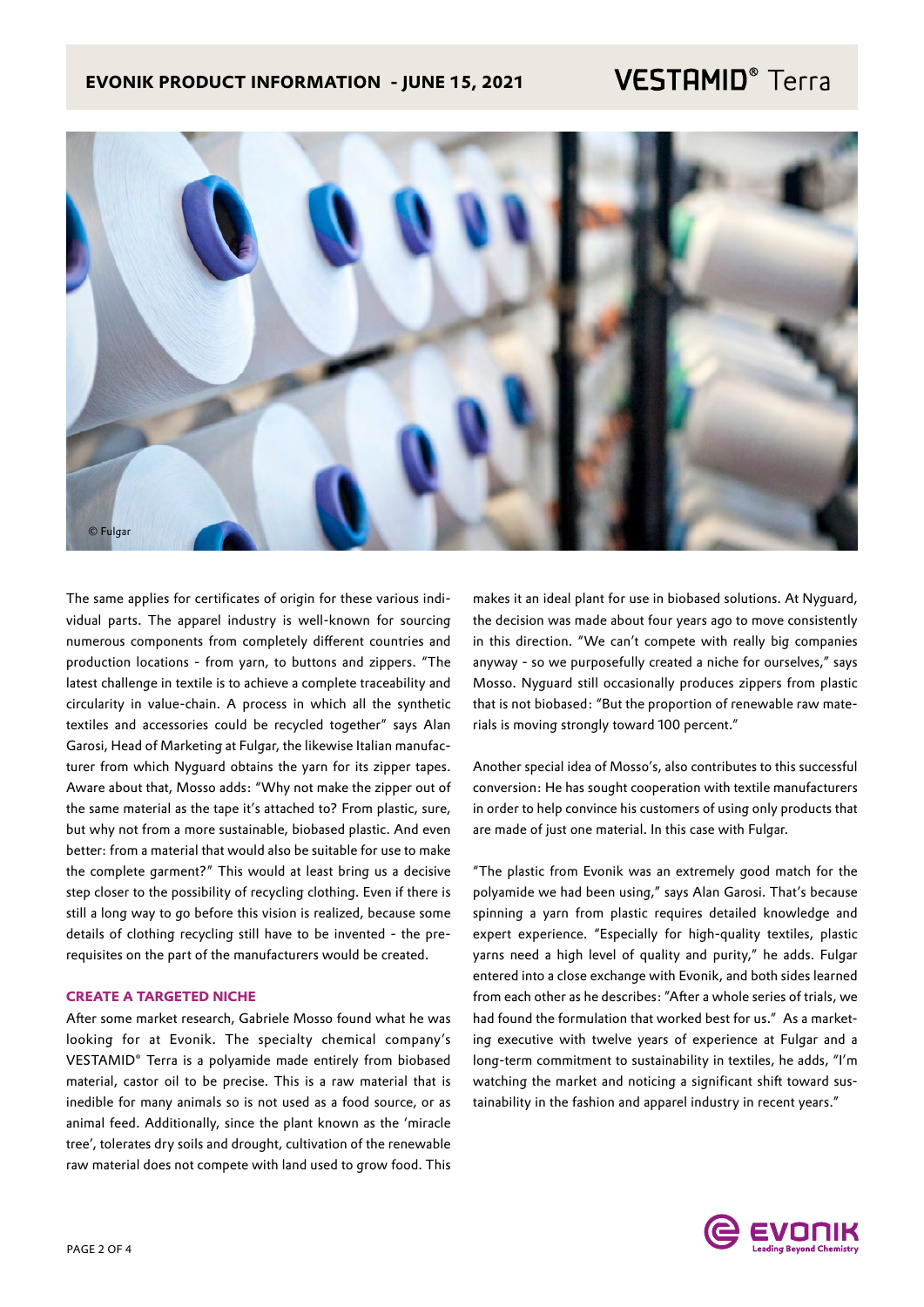## **EVONIK PRODUCT INFORMATION - JUNE 15, 2021**

## **VESTAMID®** Terra



## **TEXTILES MADE FROM BIOBASED FIBERS: "IS IT POSSIBLE?"**

Initially, it was just a curious interest from Fulgar's customers: Textiles made from biobased solutions - would such a thing be possible and what would it look like? "But for about three years now, the topic has been picking up enormously," says Garosi. This is especially the case in the premium segment. As a polyamide fiber producer, Fulgar is one of the international market leaders. The Italian company produces 36 million kilos of yarn per year, and here it has made a name for itself in the high-tech yarn sector, as well as with sustainable materials - even if these still make up a comparatively small share. The yarn that Fulgar produces from VESTAMID® Terra is marketed under the brand name "EVO® by Fulgar", an elegant, artistic nod to Evonik.

"Fulgar was the first company to recognize the opportunities for textiles made from VESTAMID® Terra," says Johannes Krampe, Manager Filaments at Evonik's High Performance Polymers business line. Evonik, in turn, was the first company on the market to think more broadly about the possible areas of application for a biobased plastic such as VESTAMID® Terra: "We are really noticing how much the sustainability topic is now present in the industry," says Krampe. More and more companies are responding to this desire on the part of their customers "not to be part of the throwaway society," as Krampe puts it.

## **PLANT PRODUCTS FROM THE FACTORY**

"Particularly among customers, the term polyamide is still anchored in their minds as something artificial," Garosi has noted. After all, the term "plastic" already expresses that. "For many, it's not very easy to understand that something made in a factory is actually a thoroughly plant-based thing." In this regard, Fulgar was particularly excited about the fact that VESTAMID® Terra is a 100 percent biobased material - and that its cultivation is not in competition with food production. "Many other fibers are made from sugar cane or similar materials that do place demands on the land. That's one of the really central strengths and advantages of VESTAMID® Terra," says Garosi.

But for a yarn producer, VESTAMID® Terra offers even more advantages. "The synthetic fiber is also extremely good in moisture management and also in coverage," Garosi elaborates. With a comparatively lightweight fabric made from it, the wearer feels better protected from the wind and cold. In addition, moisture evaporates better with VESTAMID® Terra than with comparable petrochemical-based polyamides. This makes VESTAMID® Terra an interesting alternative for sports and outdoor clothing, among other things, as well as for underwear. "But we also now have enquiries from producers of evening wear and luxury fashion," says Garosi. In this segment, Fulgar is also well connected due to its high-quality production. Two years ago, Fulgar even supplied its EVO® yarn to a shoe manufacturer.